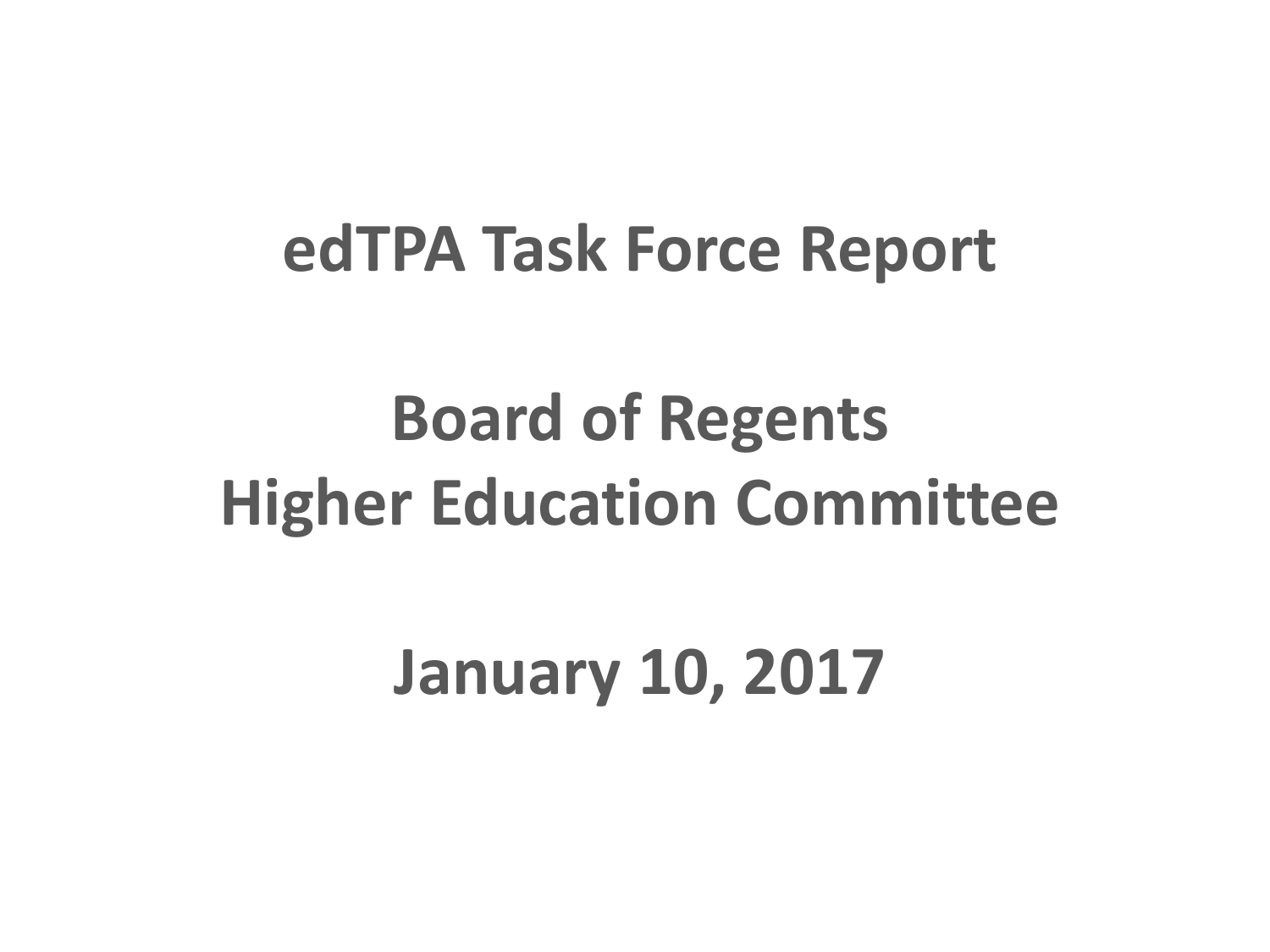# edTPA Task Force Charge

The edTPA Task Force, originally convened in 2014, was reconvened during the spring of 2016 and given the following charge:

• Review the edTPA concerns and issues raised by the field and make recommendations to the Board of Regents.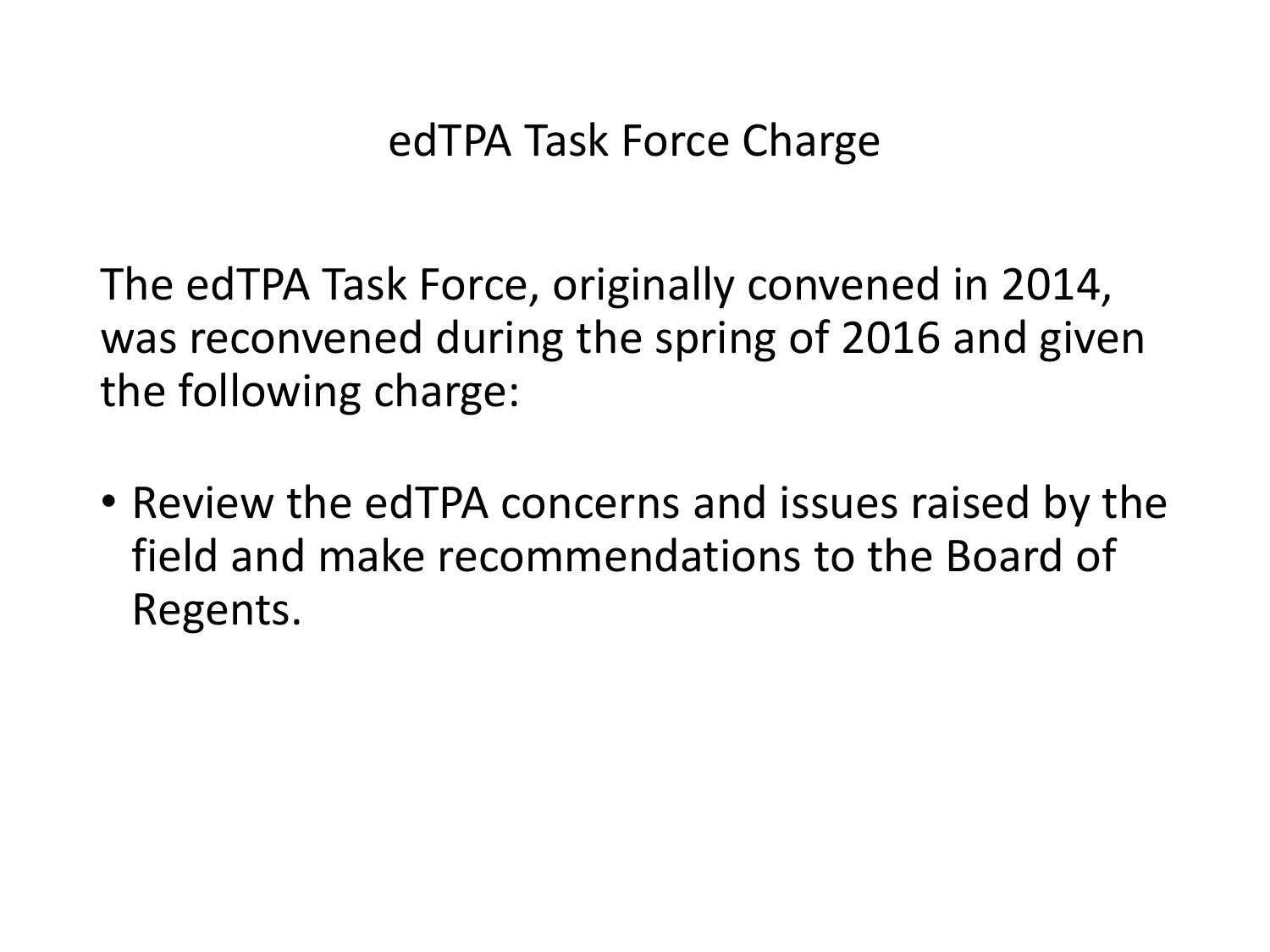### **ORGANIZATIONAL STRUCTURE**

- **Composition:** Approximately 35 educators
- **Meetings:** 6 (April 2016 through January 2017)
- **Working Groups** (through our October meeting)
	- Group 1 Goal: Develop recommendations for the *continued use of the edTPA*
	- Group 2 Goal: Develop recommendations for *options to the edTPA*
- **Group of Eight** (formed at our October meeting)
	- **Goal:** Develop a *unified set of recommendations*
	- **Composition:** Four members from each of the working groups
	- **Meetings:** 5 (November and December)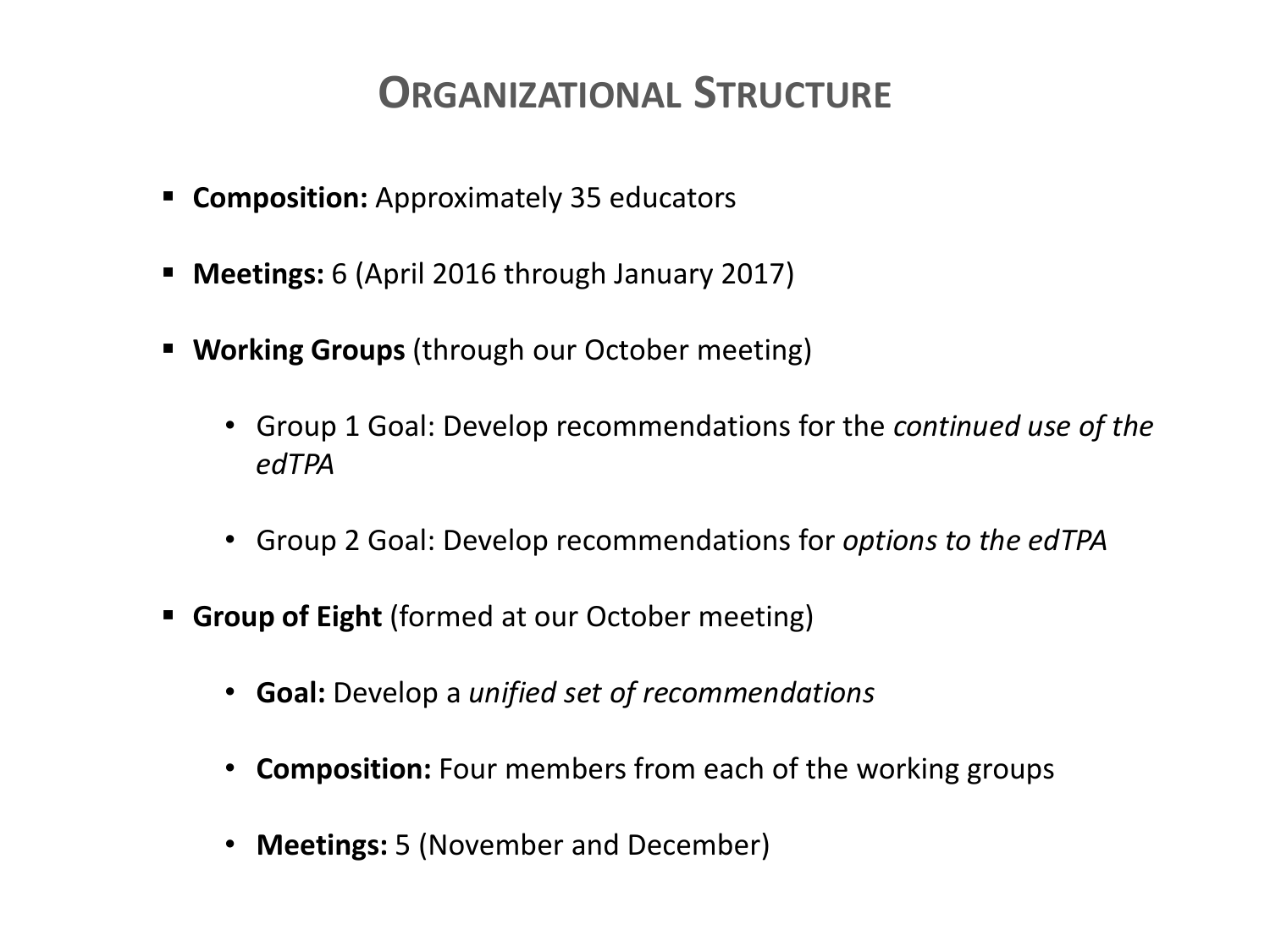## Convene an edTPA Standard Setting Committee

- **a. Recalibrate Score Requirements**
	- Phase-in approach
- **b. Establish the Parameters for a Multiple-Measures Review Process**
	- For teacher candidates who score within a standard error of the required passing scores
	- Certification decision informed by multiple measures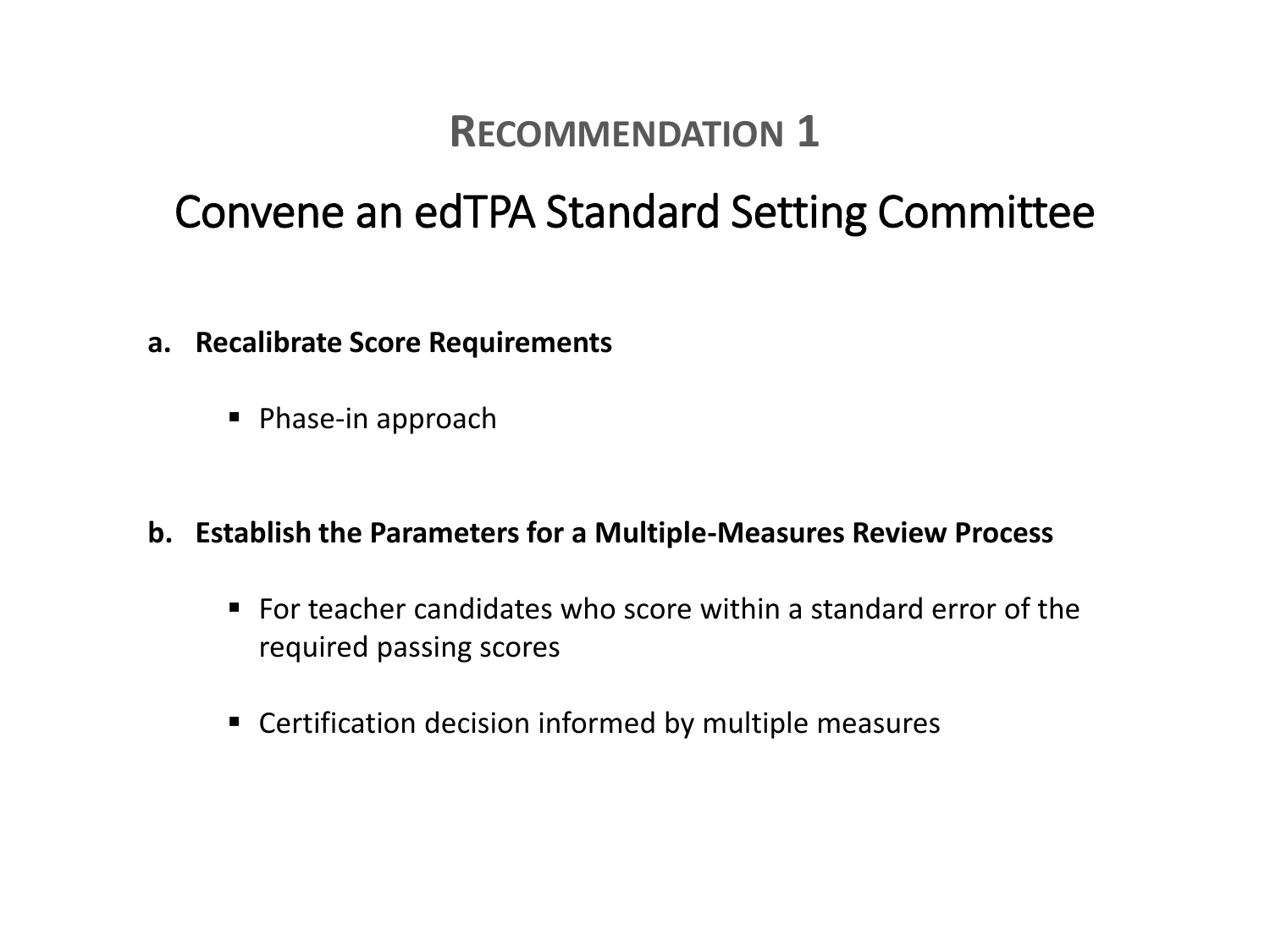Work with Stanford Center for Assessment, Learning, and Evaluation (SCALE) and Pearson, Inc. on Scorer Transparency and other Matters

#### **a. Make Available edTPA Scorer Qualifications**

 Release the qualifications of scorers through an annual report of deidentified, individual-level data

#### **b. Review the Content of Identified edTPA Handbooks of Concern**

- Certification-area-specific concerns
	- i. Revise handbook
	- ii. Alternate performance assessment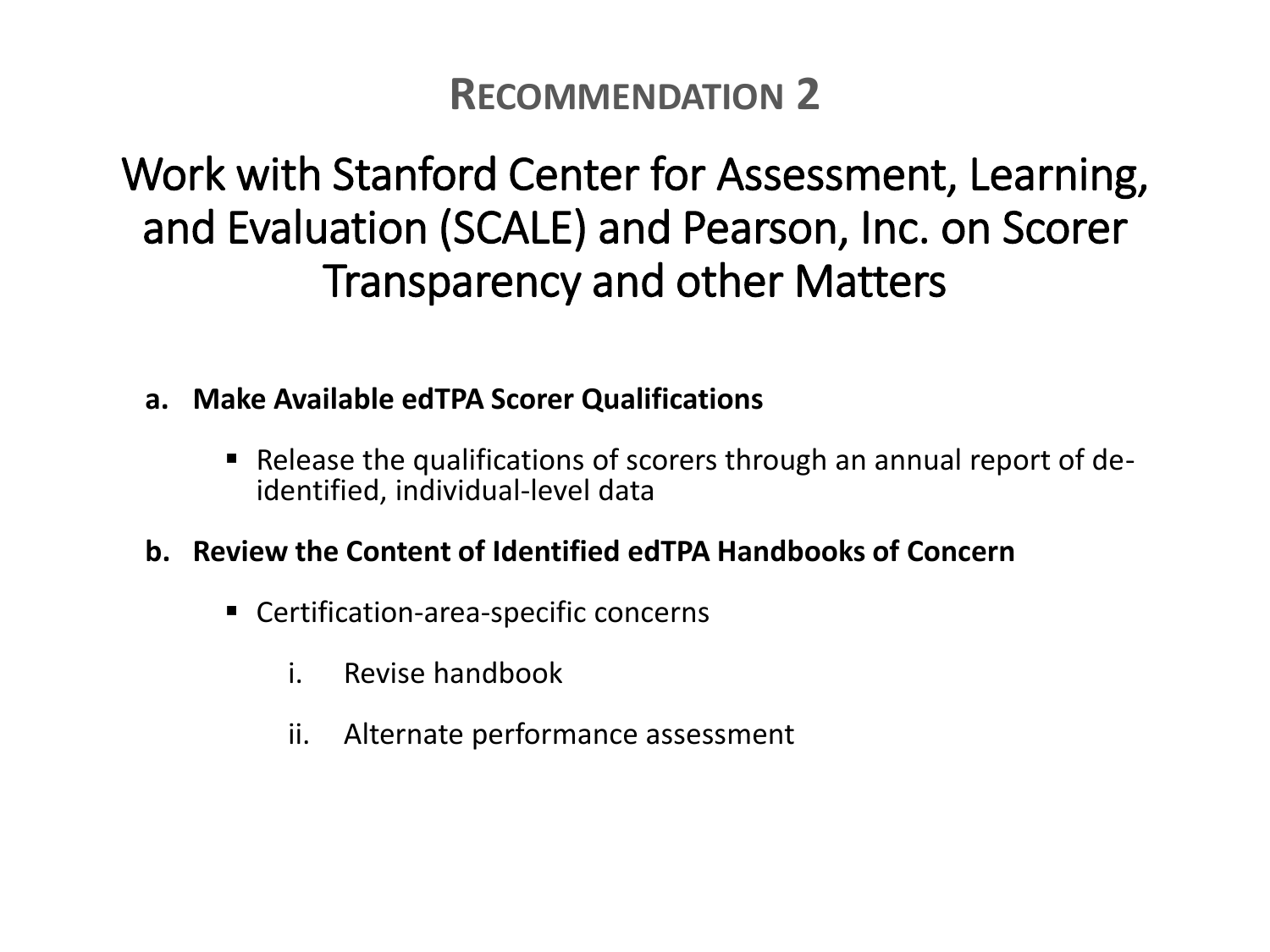Convene a Clinical Practice Work Group to Review the Length and Content Requirements of Student Teaching

 Review the regulatory framework for clinical practice and make recommendations to the Board of Regents that would enhance the existing requirements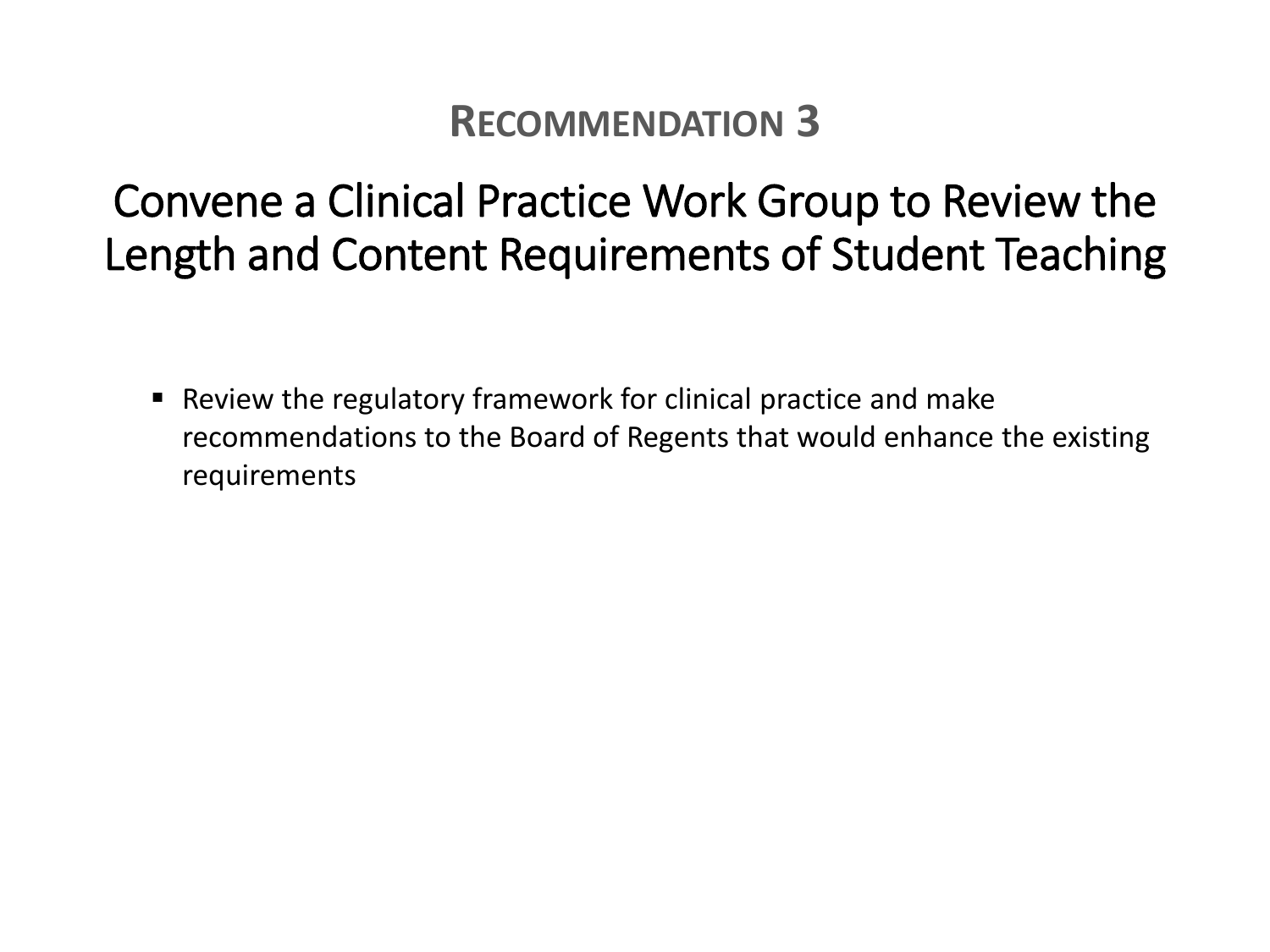# **RECOMMENDATION 4** Lessen Barriers to Certification

- a. Increase voucher program for the New York State Teacher Certification Exams
- b. Eliminate cost of additional Content Specialty Tests (CST) for a multicertificate plan of study
- c. Examine the Educating All Students (EAS) test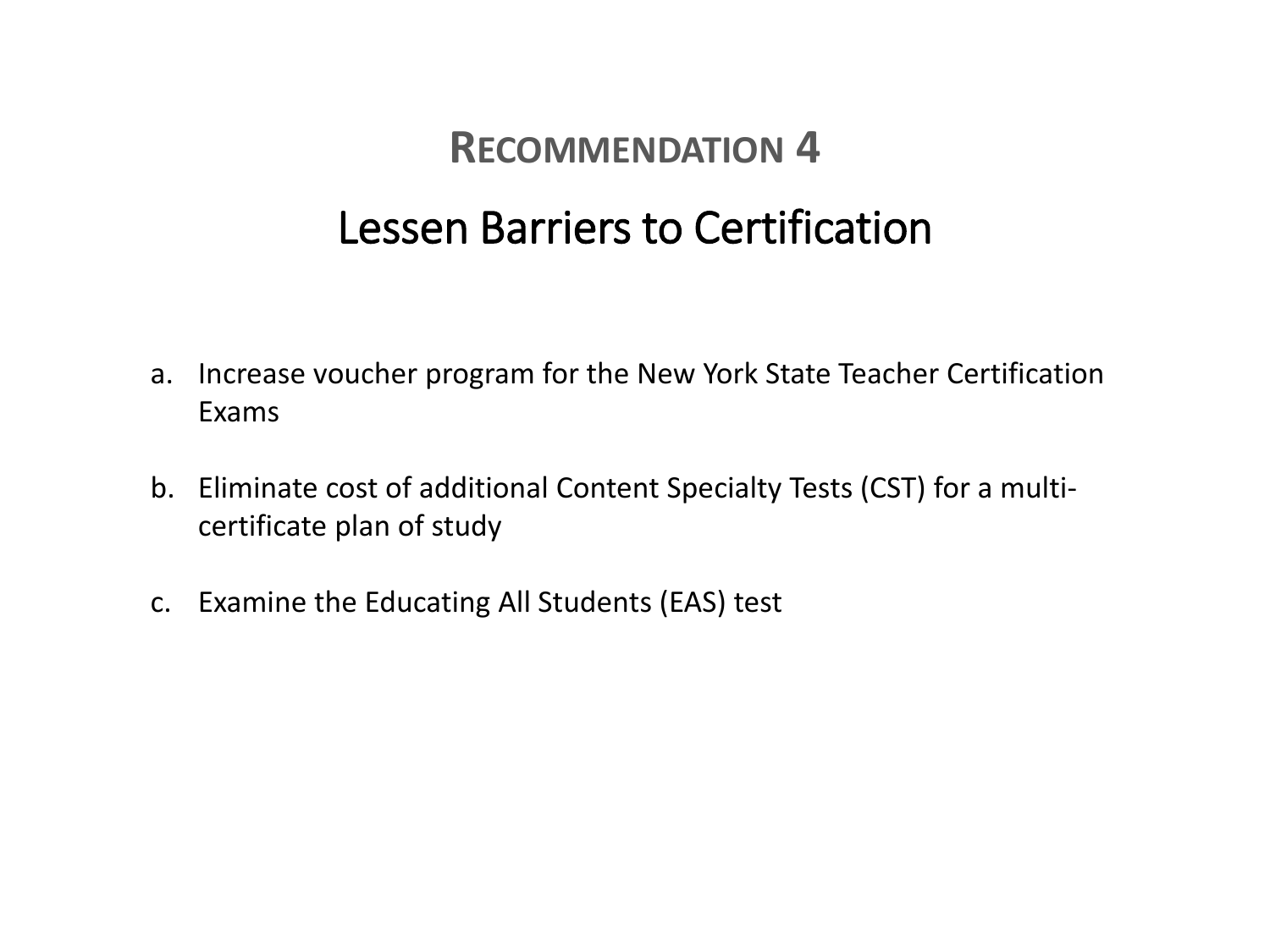# Eliminate the Academic Literacy Skills Test (ALST)

- The ALST framework specifies performance expectations for reading and writing
	- Unnecessary Duplication
		- **Other teacher certification exams**
		- **Professional accreditation standards**
	- Unnecessary Cost